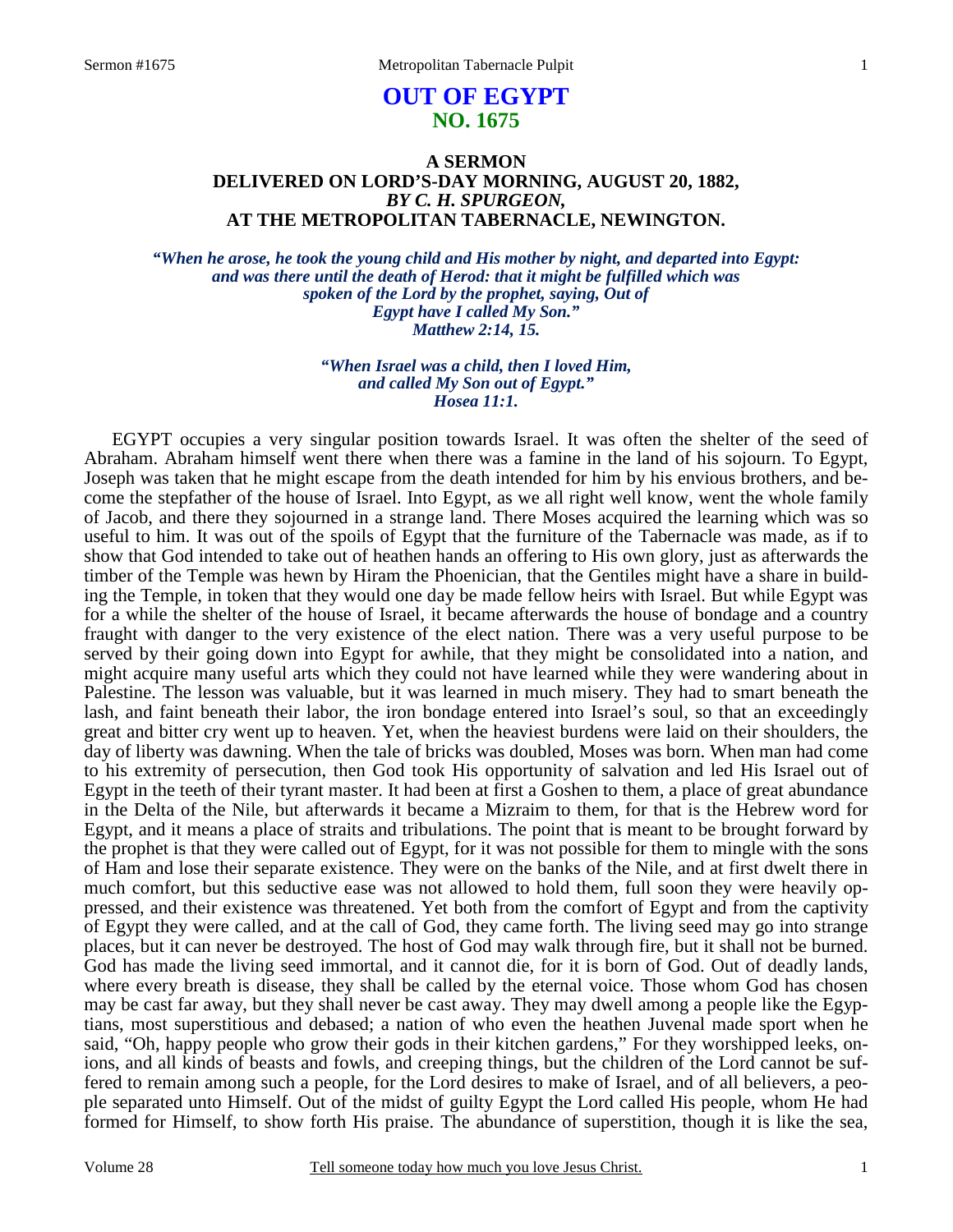shall not quench the spark of the divine life in the living family of God. It shall burn on amidst the waves until the God who first enkindled it shall by His own right hand pluck it from among the billows, and set it as a light upon a candlestick that it may give light to all that are in the house. Neither Egypt of old, nor Babylon, nor Rome can destroy the royal seed, out of all dangers the church must emerge the better for her affliction. "Out of Egypt have I called My Son," is a text worthy to be made a proverb, for it is true all through the history of the chosen seed. They are called out from among the surrounding race of rebels, and when the call comes, none can hold them back. It is easier to restrain the sun from rising than to hold the redeemed of the Lord in perpetual servitude. "The Breaker has gone up before them and their King at the head of them." Who shall block up their road? God is still calling them out, and until the very last of His elect shall be gathered in, it shall still stand true, "Out of Egypt"—and out of anywhere else that is like Egypt, out of the worst and vilest places, out of the places where they are held fast in bitter bondage, out of these—"have I called My Son."

 At this time I shall first, call your attention to the text in Hosea according to the sense in which the prophet first uttered it. He speaks of *the natural seed called out from the sheltering world,* for Egypt was a sheltering world to Israel, the natural seed, and they were called out of it by the omnipotent power of God. Secondly, we shall notice *the divine seed called out literally from a sheltering Egypt,* and brought up from it into the land of Judea, that He might be the glory of His people Israel. Thirdly, we shall spend a little time in considering *the chosen seed,* those who are given unto Christ of the Father; these also must come out from the world, whether it is friendly or hostile. The Lord has said to them, "This is not your rest, for it is polluted." He is saying the same today. It is still true of the spiritual seed as of our Lord Jesus and of the natural seed, "Out of Egypt have I called My Son." May the Holy Spirit be our teacher while we handle this great subject.

**I.** Let us think of THE NATURAL SEED of Israel, as called out of Egypt, for with them this wonderful text began to be expounded. It is well worth considering, for this constituted one of the loftiest lyrics of Hebrew poetry. The deliverance of the people of God out of Egypt, "with a high hand and with an outstretched arm," is a song which the nation never wearied of singing, and which we ought never to weary of singing either, for at the close of all things we and all the redeemed spirits shall sing the song of Moses, the servant of God and of the Lamb. The great redemption of the Exodus shall always be so eminent a type of the greater redemption upon the cross that the two may be blended together, and words that were sung concerning the first deliverance may be readily enough used as expressions of our joy in our salvation from death and hell—

> *"From Egypt lately come, Where death and darkness reign, Seek our new, our better home, Where we our rest shall gain. Hallelujah! We are on our way to God."*

While speaking upon this natural seed I want you to notice, first, that if they are to be called out of Egypt, *they must first go down into Egypt*. They cannot come out of it if they have not first gone into it. I do not know of anything that could have tempted them down into Egypt, for it had nothing to offer which was better than Canaan, but the fathers of the tribes were driven there by a famine which troubled the whole world. The Lord sent a man before them, even Joseph, who laid up in store food for the seven years of famine, and Israel went down into Egypt that they might not die, but might be cherished by Joseph, who had become lord of the land.

 The Lord may, in order to prevent His people falling into a worse evil, permit them to go into that which seems hopeful, but ultimately turns out to be a great trial to them. Suffering is infinitely preferable to sinning. The Lord may therefore send us sorrow to keep us from iniquity. Dear friend, the Lord who reads your heart may know that it is absolutely necessary for you to be tried, and so spiritually to go down into Egypt. He may send a famine to drive you there. He may place you under great tribulations, and so He may bring you down both mentally and spiritually into a sad condition, where you shall sigh and cry by reason of bondage. Do not look upon this as a strange thing, for all God's gold must pass through the fire. It is one of the marks of God's elect that they are afflicted. The Lord Jesus says, "As many as I love I rebuke and chasten." Depend upon it that if you are one of the true seed you must go down into Egypt. The Lord said to Abraham, "Know of a surety that your seed shall be a stranger in a land that is not theirs." The shield of the chosen bears the emblem of a smoking furnace and a burning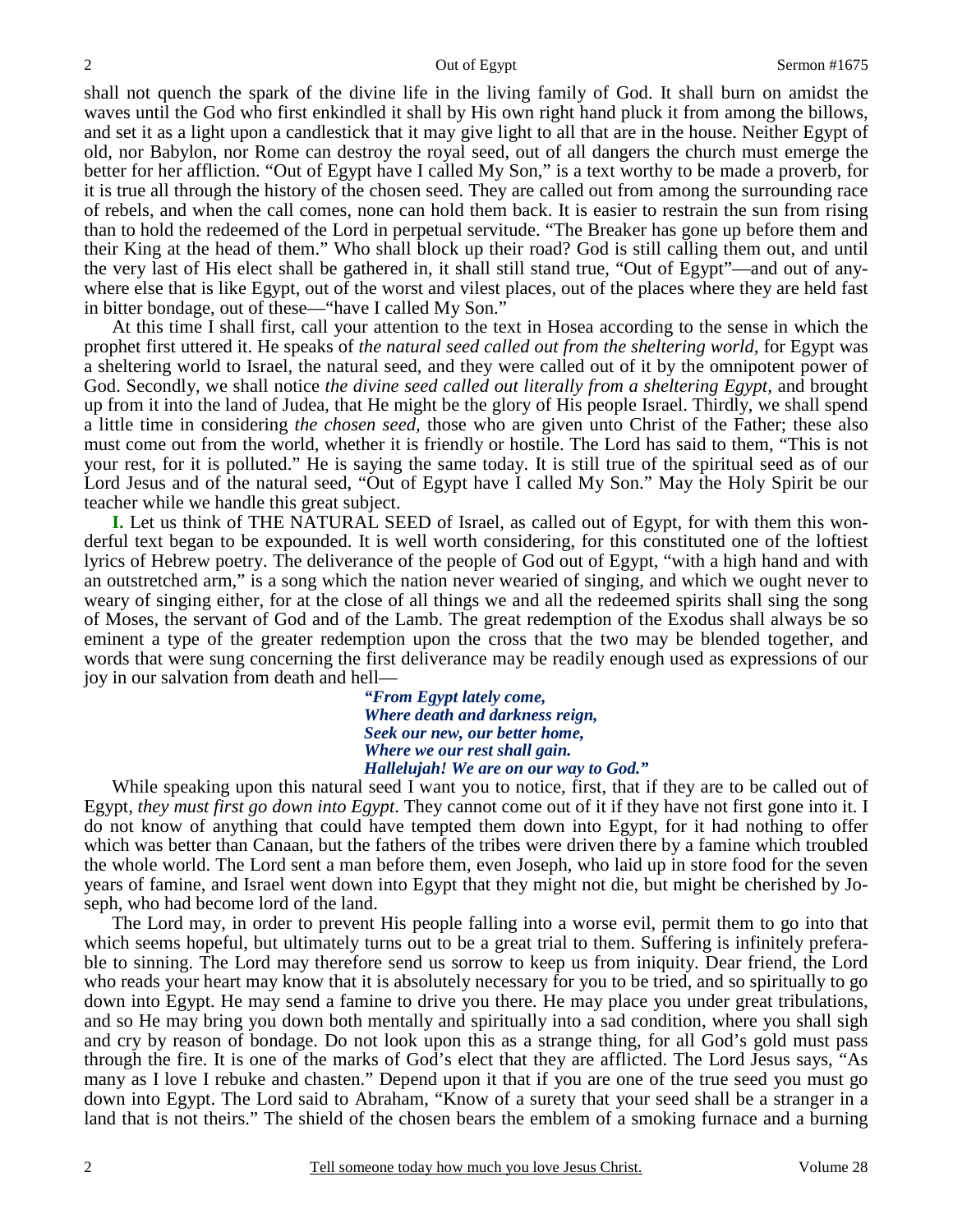lamp. Even if the world shelters you, it will sooner or later become to you the house of bondage, yet into that house of bondage you must go, for there is a great educational process going on in affliction to prepare us for the land which flows with milk and honey. Egypt is one of the early lessons. It is strangely early with some. Their religious life begins with a cloudy morning and threat of storm. This will work for them lasting good, "It is good for a man, that he bear the yoke in his youth." Therefore we have, "When Israel was a child, then I loved Him and called My Son out of Egypt." The earliest days of Israel were in Egypt, the nation in its infancy was called from there. While the divine life has not yet attained to maturity, we meet with straits and troubles, and have to go down into Egypt and feel the weight of the yoke upon our shoulders. This is one of God's ways of preparing us for freedom, for he that has never tasted of the bitterness of bondage will never be able to appreciate the sweets of the liberty with which Christ makes men free. So Israel must first go down into Egypt. He descends that he may rise to greater heights.

 Note, next, that *it was while in Egypt, and at the worst time of their bondage in Egypt, that they received the first notification that the nation was to be called the son of God.* Israel is not called a son until Moses comes to Pharaoh and says, "Israel is My son, even My first-born: and I say unto you, Let My son go, that He may serve Me." God had been with Abraham, and called him His friend, but I do not perceive that He called him His son, or that Abraham addressed the Lord as, "Our Father which are in heaven." Neither do I find similar sweet words flowing from the lips of Isaac or of Jacob, but when Israel was in bondage then it was that the Lord revealed Israel's adoption, and openly declared, "Israel is My son, even My first-born." He scourges every son whom He receives, and He receives them even while the scourge is sorely bruising them. They were a poor down-trodden nation—a nation of slaves begrimed with brick-earth, and bleeding beneath the lash of their taskmasters! The Egyptians must have utterly despised a people who yielded so readily to all their exactions. They looked upon them as a herd of slaves, who had not the spirit to rebel, whatever cruelties they might endure. But now it is, while they are lying among the pots, and their faces are stained with tears, that the Lord openly before proud Pharaoh owns the nation as His son, saying, "Israel is My son, even My first-born." I think I see Pharaoh's grim, sardonic smile as he seems to say, "Those slaves, those wretched brick-makers, whom the lowest of my people despise—if these are Jehovah's first-born, what care I for Him or them?" Learn therefore, dear brothers and sisters, that God is not ashamed of His children when they are in their worst estate. We are told concerning our Lord Jesus, "For which cause He is not ashamed to call them brethren." Yes, and not when they put on their beautiful array, and when the jewels are in their ears, and when they are led forth with music and dancing, and when they shout over Egyptian chivalry drowned in the Red Sea, will they be more the Lord's children than they are in the house of bondage. The Lord God speaks of their adoption for the first time when they are still under the oppressor, and when it seems impossible that they can be rescued. The Lord speaks very plainly to the haughty Pharaoh, "Let My son go that He may serve Me; and if you refuse to let Him go, behold I will slay your son, even your first-born." Oh, but is it not a blessed thing to go down into the Egypt of tribulation if there for the first time we learn our adoption of the Lord? Is it not a sweet thing even to be under the heaviest bondage if you are by such means made to understand better than you ever did before what it is to be a son and an heir, a joint-heir with Jesus Christ? The first-born of every creature is He, and we are the church of the first-born whose names are written in heaven. The heritage of the first-born belongs to Jesus and to us in Him, and we often know this best when our heart is broken because of sin, and when our troubles are overwhelming our spirit. "Fear not," says He, "I will help you." "Fear not, you worm Jacob, and you men of Israel; I will help you, says the Lord and your Redeemer, the Holy One of Israel." Yes, it was in Egyptian bondage that they received the first witness of the Spirit that they were as a people the sons of God.

 When it became clear that they were really the sons of God, then *they suffered persecution* for it. A place which, as I have said, was at first their shelter, now became the iron furnace of oppression. Their hard labors are doubled, their male children were ordered to be cast into the river, and edicts of the most intolerable kind were fulminated against them. Now, brethren, Satan soon knows the man, that God has acknowledged to be His son, and he seeks to slay him even as Herod sought to kill Jesus. When the man-child was born, the Dragon knew who that man-child was, and sought to destroy Him, and vomited forth floods to sweep Him away, until we read that the earth helped the woman, and there were given to her wings of a great eagle that she might fly into the wilderness, into her place, where she is nourished from the face of the serpent. No sooner is the child of God really acknowledged to be such, than at once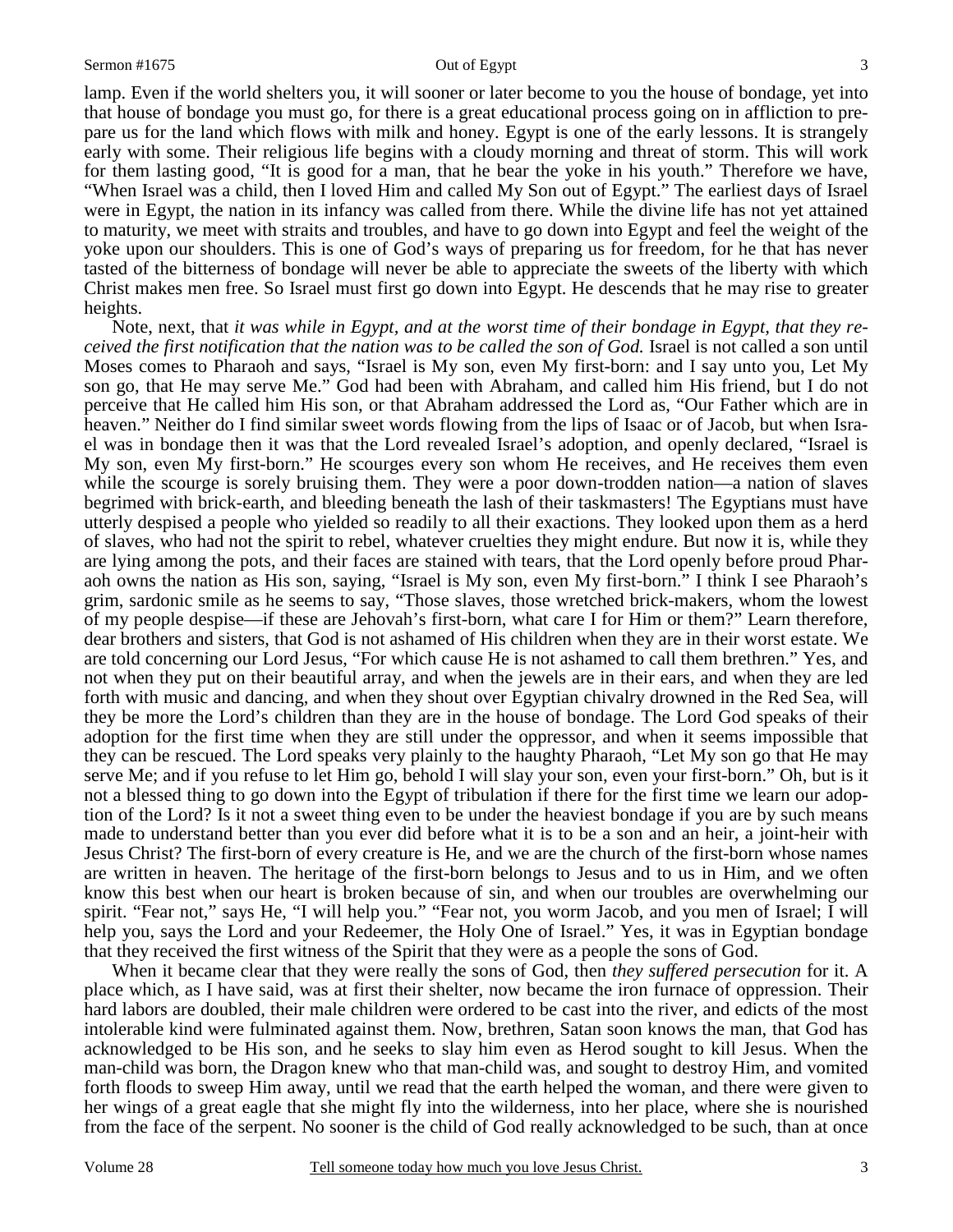the seed of the serpent will hiss about him, and if they can, will cast their venom upon him. At any rate, they will bite at his heel, till God has taught him in the name of Jesus to break the serpent's head. Rest assured that this is another mark of the election of grace. All that will live godly in Christ Jesus must suffer persecution. In Ishmael's case, it was seen that he that is born after the flesh persecutes him that is born after the Spirit, and so it is now. You cannot expect to pass through this Vanity Fair without exciting the jeers and sneers of the ungodly, for the Lord's inheritance is unto him as a speckled bird, the birds round about her are against her. Every David has his Saul, every Nehemiah his Sanballat, and every Mordecai his Haman.

 But now comes the crown of the text, that is, "I have called My son out of Egypt," and *out of Egypt Israel must come.* For Egypt was not Israel's portion, it was "a land that was not theirs." My brethren, we are not citizens of "the great city which spiritually is called Sodom and Egypt, where also our Lord was crucified," and the best thing in this present evil world is not your portion or mine. Friendly Egypt, sheltering Egypt, was not Israel's inheritance. He gave them no portion even in the land of Goshen by a covenant of salt. They might tarry there for a while, but out of it they must come, as it is written, "You have brought a vine out of Egypt." The best side of the world when it seems warmest and most tender to us is not the place where we may lie down with comfort; the bosom of our God—that is the true shelter of His people, and there we must find rest. If we are dwelling in the world, and are tempted to be of the world, and to take up with the riches of Egypt, we must by grace be taught to cast all this behind our back, for we have not our portion in this life, neither can we have our inheritance until we enter upon the life that is to come. Jacob said on his death-bed, "Bury me not, I pray you, in Egypt." And Joseph gave commandment concerning his bones that they should not remain in Pharaoh's land. Even so the saints of God are weary of the world's dominions; they tremble like a bird out of Egypt.

 Not in Egypt would God reveal Himself to His people. What says He? "Come you out from among them: be you separate and I will be a Father unto you, and you shall be My sons and daughters." When He called Israel His son, it is in connection with this coming out. "Out of Egypt have I called My son." And you and I must be fetched out from the world and all its associations, and truly severed from it, if we are ever to come to know the Lord our God. In Egypt God was not known, but "in Judah is God known: His name is great in Israel." His people must not permanently reside in a strange country. The land of tombs was no fit home for a living people whose God was the living God. Therefore it is written, "Out of Egypt have I called My son" and the heathen knew it, for they said one to another, "Behold, there is a people come out of Egypt."

 There were many difficulties in connection with this calling of Israel out of Egypt. Perhaps one of the chief obstacles was their own wish to stay there, for strange as it may seem, though it was a house of bondage to them, they did not wish to stir from it at first. Their spirit was broken by their sore bondage, so that they did not receive Moses and Aaron as they ought to have done, but they even chided them. Ah, brethren, the chief work of God with us is to make us willing to go out, willing by faith to follow Jesus, willing to count the reproach of Christ greater riches than all the treasures of Egypt. He did make them willing, and they went out at last right joyfully, marching in rank like a trained army, not needing to be driven, but hurrying to escape out of the enemy's country. Moreover, the Lord made them *able* to go, as well as willing, for it is very beautiful to think that there were no sick people in the whole nation of Israel at that time of the going out. We read—"There was not one feeble person in all their tribes." What a splendid thing for a whole nation to have no weaklings! There was no need to carry any in the ambulance, but they all went marching forth with steady foot out of the dominions of Pharaoh. O child of God, has God given you the will to get out of the bondage of the sin and the corruption of this crooked generation? He, that gives you the will, will give you the power. Perhaps you are crying, "Who shall deliver me? To will is present with me, but how to perform that which I would, I find not." Rest assured that God the Holy Spirit, who has given you the will, will also give you the strength, and you shall come marching out of Egypt, having eaten of the Paschal Lamb. The Lord stunned their enemies, so that they begged them to be gone, and bribed them to make haste. With blow upon blow He smote the Egyptians, till on that dreadful night, when shrieks of pain went up from every house in Egypt, the Egyptians hastened them to go. "We are all dead men," they said, "unless you go," and even their taskmasters urged them to immediate flight. Our God knows how to make even the wicked men of the world cast out the Christian, they cannot endure him when once his adoption is made known. They grow tired of his melancholy presence, tired of his convictions of sin, and of that gloomy face which he carries about with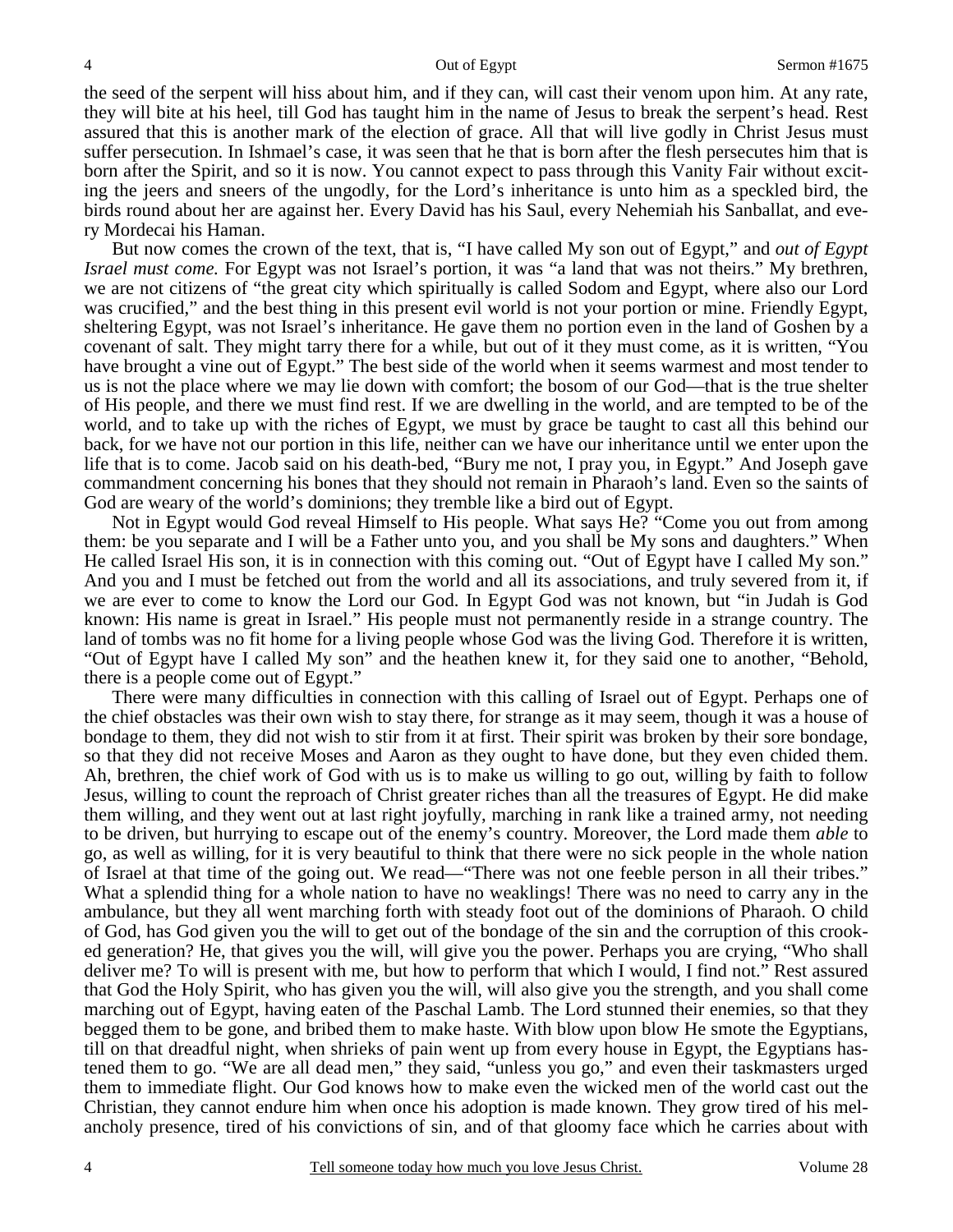him, and they say, "Go out; go out, we cannot endure you." They perceive something in him which is foreign to themselves, and so they thrust him out. Egypt was glad when they departed, and so even the world itself seems glad to be rid of the Lord's elect when God's time is come to set a difference between Israel and Egypt.

 The spiritual meaning of all this is, that from under the power of sin, of Satan, and of the world, God will certainly call His own redeemed. They shall not abide in the land of Egypt. Sin shall not be pleasant to them. They shall not continue under Satan's power, but they shall break his yoke from off their neck. The Lord will help them, and strengthen them, so that they shall clean escape from their former slavery. With a high hand and an outstretched arm He brought up Israel out of the land of Egypt, and with that same high hand and outstretched arm He will save His own elect, whom He has loved from before the foundations of the world, and whom He has purchased with His most precious blood. They, too, shall sing as Israel did, "Sing unto the Lord, for He has triumphed gloriously," in the day when God shall deliver them. So far we have spoken of the natural seed.

**II.** Now we turn with pleasure to THE DIVINE SEED, the man Christ Jesus. He had to be called out by an angel from the sheltering Egypt into which Joseph and His mother had fled with Him. I dare say when you have read that passage in Hosea, you have said, "I cannot see that it has anything to do with Christ." The passage in Hosea is evidently about Israel, for God is speaking of Israel both before and after the verse. But look, the natural seed of Israel is the shell of the egg of which the divine seed is the life. God calls Israel His son. What for; because within that nation lay that seed, which afterwards was known as the Well-beloved, the Son of the Highest. They were the shell and therefore to be preserved for the sake of the Blessed One who, according to the flesh, lay within the race. I do not think the Lord would have cared about the Jews more than any other nation, if it had not been that in due time He was to be born of them, even He in whom is His delight, that choice one of the Father, the Son whom He loves. So when He brought His son out of Egypt, it means first, that He rescued the external, nominal, outward sonship. But the core, the living core within, is this Son, this true Son of whom the Lord said, putting all others aside, "This is My beloved Son in whom I am well pleased." And the passage, if I had time to show you, could not be limited to Israel, for if it had been, it would lose much of its accuracy. Why, do you think, the passage was made so obscure, for it is confessedly obscure, and anyone reading it without the spiritual teaching which Matthew received would never have perceived that Christ was going down into Egypt to fulfill that word. I take it, the reason of the obscurity was this—that its fulfillment might be of the Lord alone. Suppose His father and mother had known these prophecies, and had purposely set themselves to fulfill them, there would have existed, a kind of collusion, which would have beclouded the wonderful wisdom of God in bearing testimony to His Son. Mary and Joseph may have known of this prophecy, but I greatly question whether they perceived that it referred to their son at all, or to the Son of the Highest, but now they must do the very thing that God says shall be done, without knowing that they are fulfilling Scripture. One of the worst things you and I can ever attempt is to try and fulfill a prophecy. Good mistress Rebecca wanted to fulfill a prophecy, and what a mess she made of it! She endeavored to make her second son the heir, and in the attempt she brought upon him and herself a world of sorrow. Had she not better have let the prophecy alone? Surely, if a prophecy is made of God, God will see that it comes to pass. If it is a Chaldaic prophecy, a prophecy of soothsayers and magi, no doubt they will try to make their own oracle true, but the Lord, who sees the end from the beginning and ordains all things, can speak positively of the future. If any of you set up for prophets, beware of prophesying till you know that you can make it good. God does not need such petty provision. He needs no help from us. His word will surely be established. Mary and Joseph did not try to fulfill the prophecy, for they could not have understood it to mean what it meant. It was purposely put in a dark and cloudy form, but still the Lord knew what He was doing, "That it might be fulfilled, which was spoken of the Lord by the prophet, saying, Out of Egypt have I called My Son."

 Remember one thing; that all the words of God in the Old Testament and the New refer to Christ, and what is more, all the works of God have an opened window towards Christ. Yes, I say that in the creation of the world the central thought of God was His Son Jesus, and He made the world with a view to His death, resurrection, and glorious reign. From every gnat that dances in the summer sunbeam up to the great leviathan in the sea, the whole design of the world works toward the seed in which the earth is blessed. In providence it is just the same, every event, from the fall of a leaf to the rise of a monarch, is linked with the kingdom of Jesus. I have not time to show this, but it is so, and if you choose to think it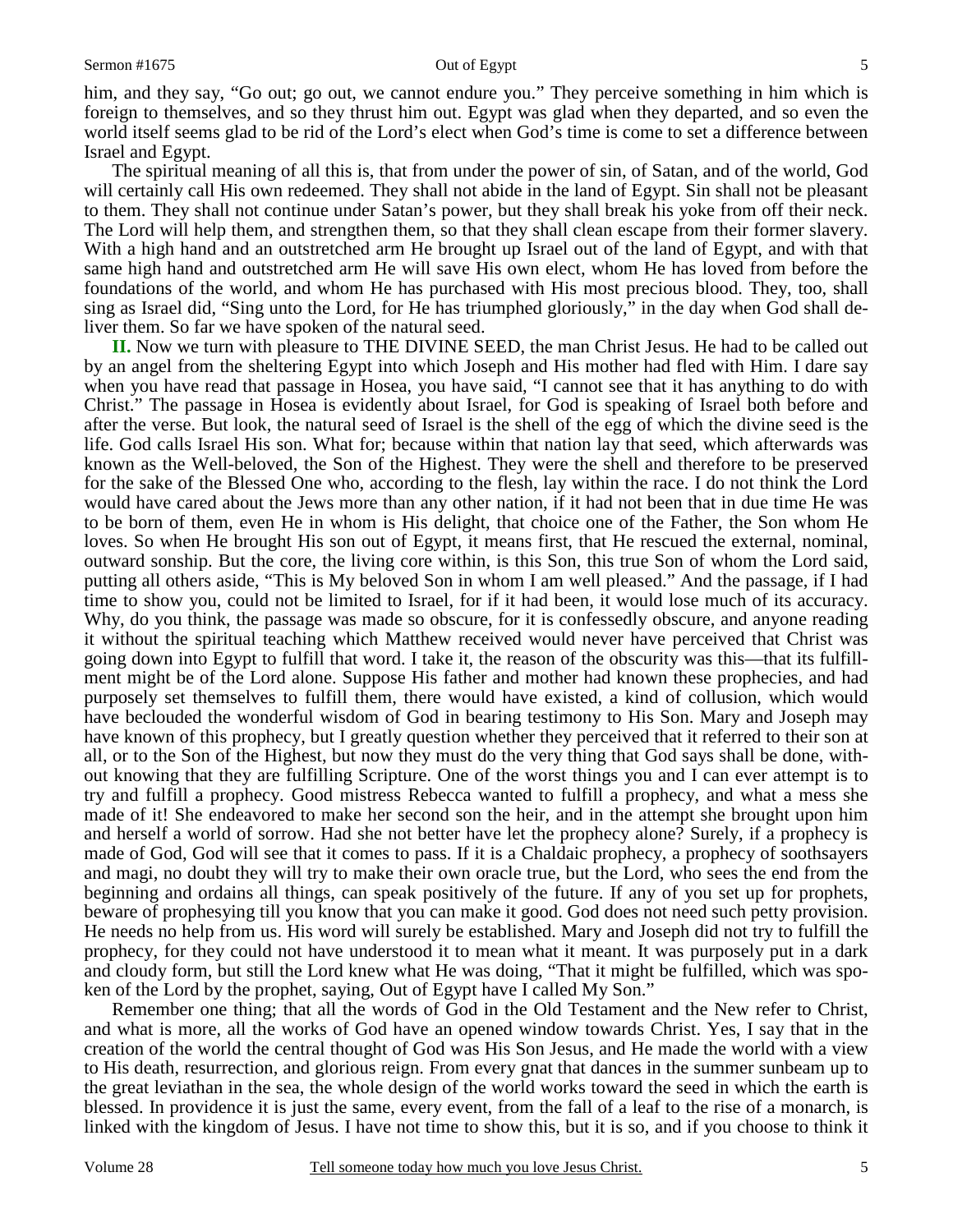over, you will clearly perceive it. God set the boundaries of the nations according to the number of the children of Israel, and everything that has happened or ever shall happen in the outside world, all has a look towards the Christ, and that which comes of the Christ. I love to find Jesus everywhere—not by twisting the Psalms and other Scriptures to make them speak of Christ when they do nothing of the kind, but by seeing Him where He truly is. I would not err as Cocceius did, of whom they said his greatest fault was that he found Christ everywhere, but I would far rather err in his direction than have it said of me, as of another divine of the same period, that I found Christ nowhere. Would it not be better to see Him where He is not than to miss Him where He is? The pattern of the things on earth is in heaven, is in fact, in Jesus, the Son of God. He is the pattern according to which the Tabernacle and the Temple were built. Yes, and the pattern according to which this brave world was made, and worlds which are yet to be revealed. All the treasures of the wisdom of God are hidden in Christ, and in Christ they are made manifest. I do not wonder therefore that this passage in Hosea should point to Him.

 It is certain that our blessed Lord is in the highest sense, the Son of God. "Out of Egypt have I called My Son," Write the word, SON, in capitals—and it must mean Him, it cannot with emphasis mean anyone else. I would rather give up the idea that Hosea even thought of Israel, than think that the Holy Spirit did not intend that we should see Jesus in those memorable words, "My Son."

 It came to pass that our Lord must find no room in Israel, and so must go down into Egypt. There was no room for the young child in the inn, and now the Edomite, the child-devouring Herod, has risen and there is no room for the new-born King anywhere in Palestine. Alas, how sad a picture of the visible church, where Christ, at times, can find no room! What with contending sects, Pharisees and Sadducees, there would seem to be no more room for Christ in the church today than there used to be. By fear of Herod His parents are made anxious, and by angelic direction they must go down into Egypt, where Herod's warrant would not run. Heathen Egypt will shield while hypocritical Judea will slay. Jesus, like another Joseph, must be carried down into Egypt, that the young child's life may be preserved. Here He has a foretaste of His life trials, and early begins His life of affliction. The King of the Jews flees from His own dominions; the Lord of all must know the heart of a stranger in the land of Egypt. The poet represents His mother as saying—

> *"Through the desert wild and dreary, Following tracts explored by few, Sad at heart, and worn, and weary, We, our toilsome march, pursue. Israel's homes lie far behind us, Yet we pause not to look back, Lest the keen pursuer find us, Lest grim murder scent our track. Eagles o'er our heads are whirling, Each careering towards her nest; Even the wolf and fox are stealing To the covert of their rest. Every fowl and noxious creature Finds on earth its lair and bed But the infant Lord of Nature Has not where to lay His head. Yes, my babe, sweet sleep enfolds You On Your fainting mother's arm; God in His great love beholds You, Angels guard Your rest from harm. Earth and hell in vain beset You, Kings against Your life conspire; But our God can ne'er forget You, Nor His arm that shields You, tire."*

Mark well, that if the Lord Jesus Christ had willed it, even though but a babe, He might have blasted Herod as He did another Herod in later days, and He might have made him to be eaten of worms. The glorious Jehovah could have sent a legion of angels, and have driven the Idumaean dynasty from off the throne, if so it had pleased Him. But no violence was used—a gentler course was chosen. When Jesus stands up to fight, He wars by nonresistance. He says, "My kingdom is not of this world, else would My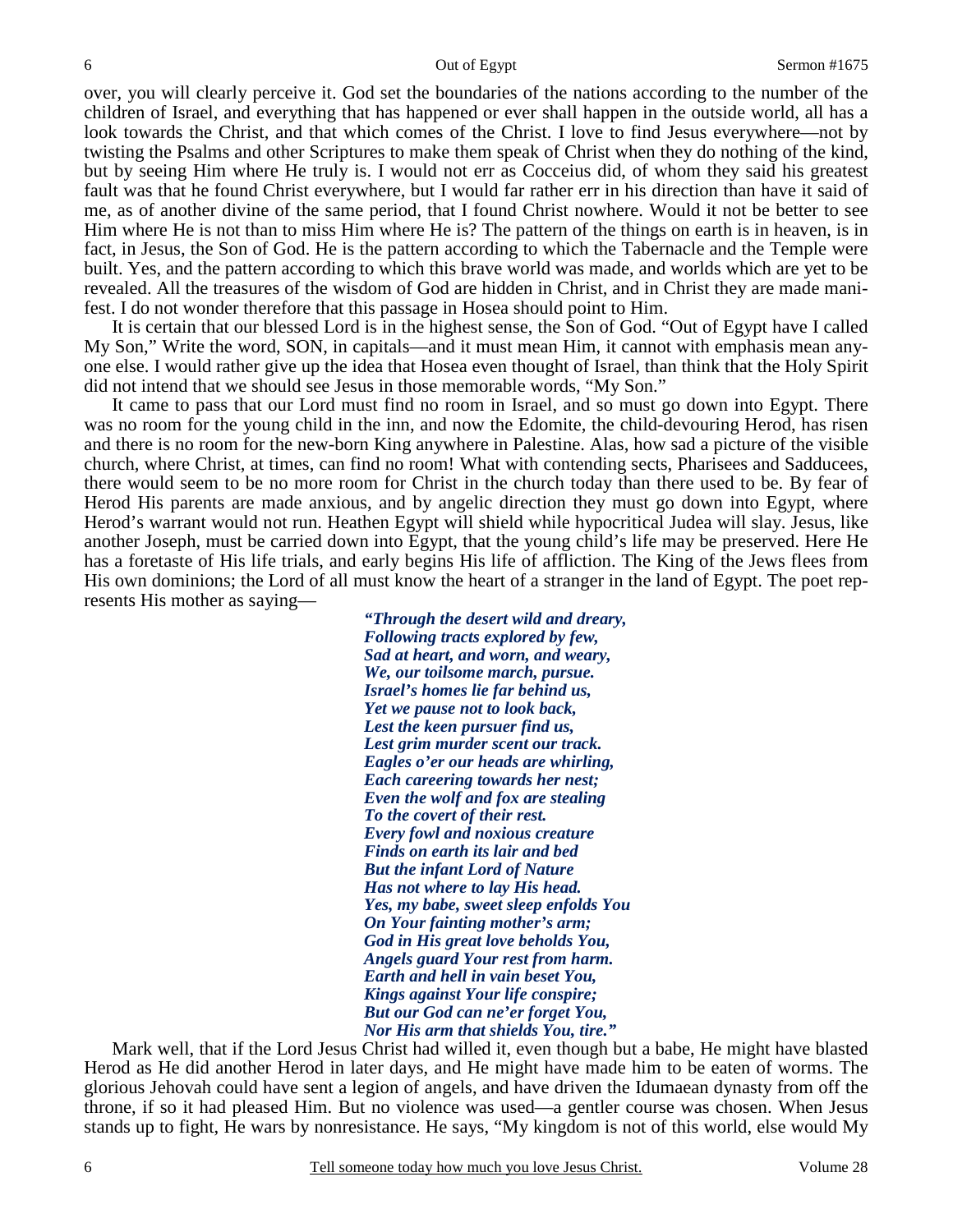servants fight." He conquers by flight rather than by fight. He taught His people when persecuted in one city, to flee to another, and He never bid them form bands and battle with their persecutors. That is not according to Christ's law or example. A fighting church is the devil's church, but a bearing and enduring church—that is Christ's church. His parents fled with Him by night, and took Him down into Egypt, that He might be sheltered there. Traditions tell us wonderful stories about what happened when Jesus went into Egypt, but as none of them are inspired, I need not waste your time with them. The only one that might look like fact is, that His parents sheltered themselves in a temple where idol gods were arranged, and when the child entered, all the images fell down. Certainly, if not actually true, it is a poetical description of that which happens wherever the holy child puts in an appearance. Every idol god falls before Him. Down he must go, whether it is Dagon, or Baal, or Ashtaroth, or whatever the god may be called. Yes, and he that wears the triple tiara on the seven hills, and calls himself the vicar of God on earth, must come down, and all his empire must sink like a millstone in the flood. We do not know how the young child and Joseph and Mary lived in Egypt, except that they had received gold from the Magi, and that being a carpenter, not a hedge carpenter, but one skilled in joinery and repairing wheels, Joseph could find plenty of work in Egypt where vast multitudes of Jews were already settled. Whether or not our Lord was carried to Alexandria, we cannot tell. The probability is that He was housed there, for it was the great rendezvous of the nation and the center of their learning. There the Bible had been translated into the Greek tongue by the seventy, and there flourished schools of Jews much more liberal than those in Judea. It is, therefore, not unlikely that the Prince of Peace went to that region where we have most unhappily illustrated Christianity with cuts—not all of wood, nor all innocent of blood. But Jesus could not stay in Egypt. "Out of Egypt have I called My son." His parents by a brave act of faith went back at the command of the angel, to the Holy Land, Your land, O Immanuel! Jesus could not stay in Egypt, for He was no Egyptian. He did not come to exercise a ministry among the Egyptians. He was sent only to the lost sheep of the house of Israel in His public working. Being called out of Egypt the heavenly vision was not disobeyed. His foster-parent Joseph took Him back, and they settled in Nazareth. Yet remember, He had been in Egypt, and this was a prophecy of blessing to that land, for wherever Jesus goes, the air is sweetened. Every plot of land that His foot has ever trod on shall be His forever. What said God to Jacob? "The land whereon you lie will I give you." And the same is true to Jacob's great descendant. Jesus has slept in Egypt, and Egypt is His own. God has given it to Him, and His it shall be, glory be to His blessed name.

**III.** Let us turn to think of THE CHOSEN SEED that shall be brought out of Egypt. Here I would remark that this passage may be taken and should be taken, literally. God has a chosen people who shall assuredly come out of the very Egypt which now exists. It is remarkable that early in the gospel day the truth was gladly received in Egypt. Egypt became the land of saints and divines, and as it had once been the source and home of civilization, so it became an active camp for the soldiers of the cross. Under the successors of Mohammed all this was swept away, and now the Crescent's baneful beam falls where once the heavenly sun shed out its infinite glory and scattered health among the sons of men. Egypt did turn to God and it will turn again. Let me read you this passage (Isaiah 19), "In that day shall five cities in the land of Egypt speak the language of Canaan, and swear to the Lord of Hosts; one shall be called the city of destruction. In that day shall there be an altar to the Lord in the midst of the land of Egypt and a pillar at the border thereof to the Lord. And it shall be for a sign and for a witness unto the Lord of hosts in the land of Egypt: for they shall cry unto the Lord because of the oppressors, and He shall send them a savior, and a great one, and He shall deliver them. And the Lord shall be known to Egypt, and the Egyptians shall know the Lord in that day, and shall do sacrifice and oblation; yes, they shall vow a vow unto the Lord and perform it. And the Lord shall smite Egypt: He shall smite and heal it: and they shall return even to the Lord, and He shall be entreated of them, and shall heal them. In that day shall there be a highway out of Egypt to Assyria, and the Assyrian shall come into Egypt, and the Egyptian into Assyria, and the Egyptians shall serve with the Assyrians. In that day shall Israel be the third with Egypt and with Assyria, even a blessing in the midst of the land: whom the Lord of hosts shall bless, saying, Blessed be Egypt My people, and Assyria the work of My hands, and Israel My inheritance."

 So that we feel clear that our God has yet a son to call out of Egypt, and He will call him. There shall be a seed to serve Him even in the midst of the down-trod people who live by the Nile floods, for God has said it. There is one passage to which I should like to refer you, because it is so full of comfort. (Jeremiah 43:12), "And He shall array Himself with the land of Egypt"—think of that—putting it on as Jo